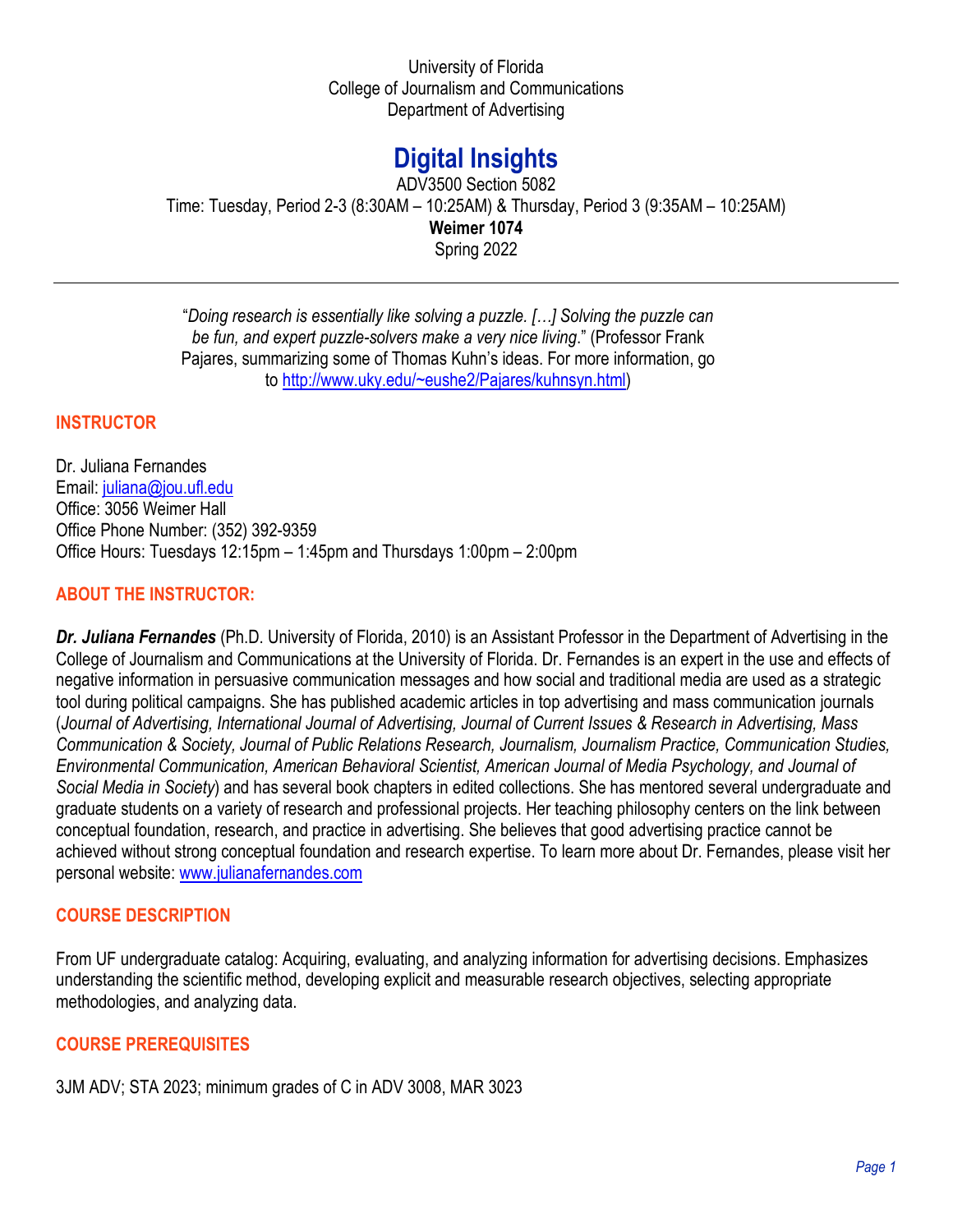# **COURSE LEARNING OBJECTIVES**

After taking this course, you should be able to:

- $\checkmark$  Understand today's digitalized and culturally diversified environment
- $\checkmark$  Understand various types of research and how they are used in advertising and marketing
- $\checkmark$  Understand where to go and how to utilize secondary research tools and information, including valuable discipline resources on and off campus
- $\checkmark$  Understand the basic consumer/audience/data/media analytics
- $\checkmark$  Understand the characteristics, value, and use of major digital marketing communications
- $\checkmark$  Understand how to conduct qualitative and quantitative research and generate insights in the digital environment
- $\checkmark$  Understand how to best communicate the analytics and research results to others
- $\checkmark$  To further develop professional writing skills and prepare you to succeed in future advertising endeavors, including the participation in the capstone course in your sequence: Campaigns.

## **REQUIRED TEXTBOOK**

Jugenheimer, Donald W., Larry D. Kelley, Jerry Hudson and Samuel D. Bradley (2014), *Advertising and Public Relations Research* (2nd ed.), New York: M.E. Sharpe.

## **RECOMMENDED MATERIALS**

*Advertising Age Advertising Week Media Week Wall Street Journal Media & Marketing Section New York Times Media & Advertising Section*

## **COURSE SCHEDULE (SUBJECT TO CHANGE)**

| <b>Week</b>                            | Day       | Date          | <b>Topic</b>                                   | <b>Readings</b>     | <b>Activities/Assignments Due</b> |  |
|----------------------------------------|-----------|---------------|------------------------------------------------|---------------------|-----------------------------------|--|
| <b>WELCOME TO ADV3500!</b>             |           |               |                                                |                     |                                   |  |
|                                        | Th        | Jan 6         | Introduction to course and syllabus            |                     |                                   |  |
| <b>MODULE 1: RESEARCH FUNDAMENTALS</b> |           |               |                                                |                     |                                   |  |
| 2                                      |           | Jan 11        | The nature and process of advertising research | 1. Chapters $1 - 4$ |                                   |  |
|                                        |           |               |                                                | 2. Miller-Coors Ad  |                                   |  |
|                                        |           |               |                                                | Age Article         |                                   |  |
|                                        | <b>Th</b> | Jan 13        | Research ethics                                | 1. Chapter 37       |                                   |  |
|                                        |           |               |                                                | 2. PNAS Article     |                                   |  |
|                                        |           |               |                                                | 3. Nature Article   |                                   |  |
| <b>MODULE 2: SECONDARY RESEARCH</b>    |           |               |                                                |                     |                                   |  |
| 3                                      |           | Jan 18        | Secondary research in advertising              | 1. Chapters $5-6$ , | Research Project Group Formation  |  |
|                                        |           |               |                                                | Chapter 8           | Assignment 1 due @11:59pm         |  |
|                                        | Th        | <b>Jan 20</b> | Web & social media analytics                   | 1. Chapter 7        | Quiz 1 due @11:59pm               |  |
|                                        |           |               |                                                |                     | (topic: secondary research)       |  |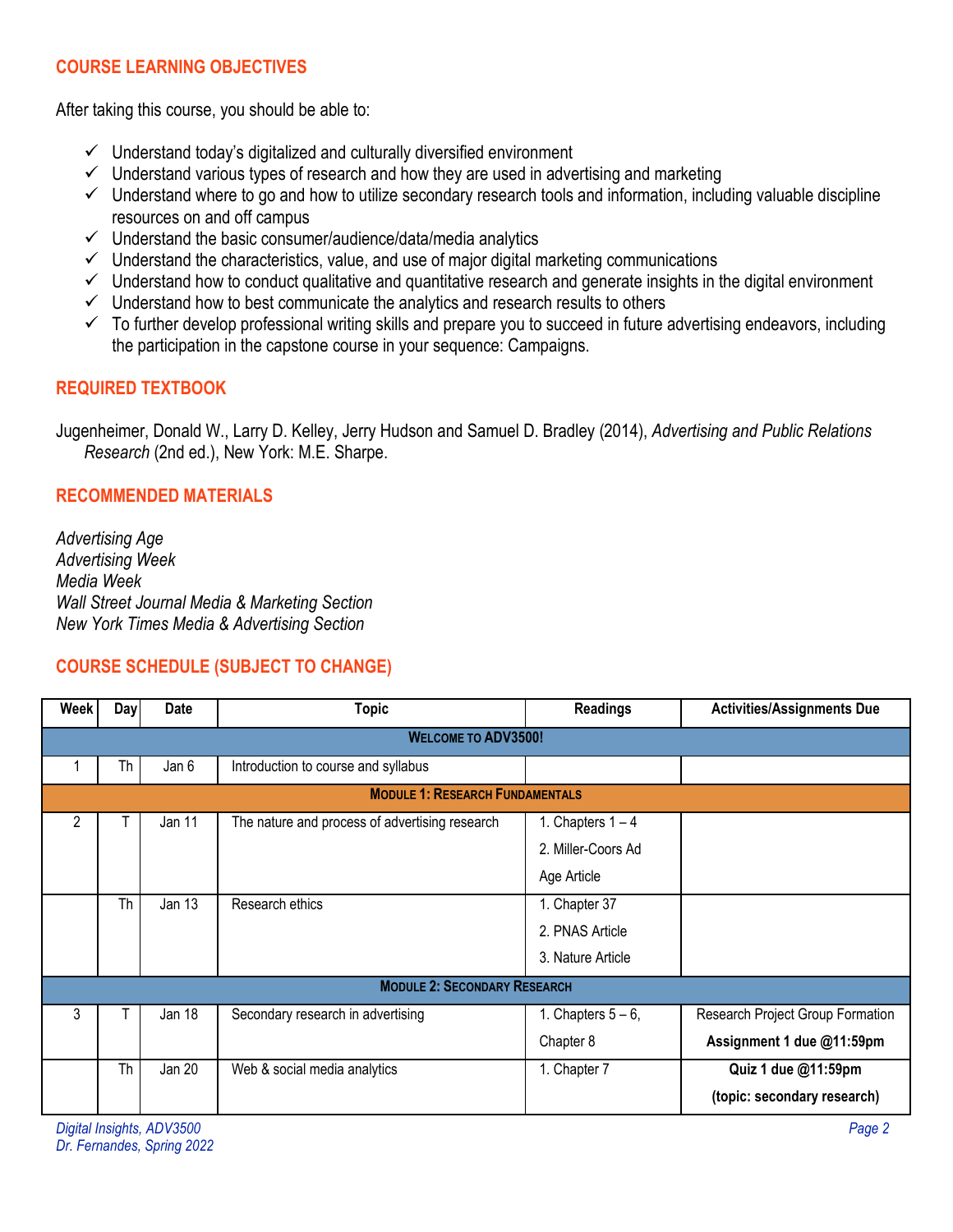| 4                                     | Τ                                                            | Jan 25            | Using Simmons/MRI & other resources                   |                        | Research Project 1 Instructions |  |  |
|---------------------------------------|--------------------------------------------------------------|-------------------|-------------------------------------------------------|------------------------|---------------------------------|--|--|
| <b>MODULE 3: QUALITATIVE RESEARCH</b> |                                                              |                   |                                                       |                        |                                 |  |  |
|                                       | Th                                                           | Jan 27            | Qualitative research, Part 1                          | 1. Chapters $9 - 15$   |                                 |  |  |
| 5                                     | т                                                            | Feb 1             | Qualitative research, Part 2                          | 2. Focus group         |                                 |  |  |
|                                       |                                                              |                   |                                                       | readings               |                                 |  |  |
|                                       | Th                                                           | Feb 3             | Review/Study Day for Exam 1                           | Study Guide            |                                 |  |  |
| 6                                     | Τ                                                            | Feb 8             | Exam 1                                                |                        | Exam 1 Content:                 |  |  |
|                                       |                                                              |                   |                                                       |                        | Module 1, 2, & 3                |  |  |
|                                       | Th                                                           | Feb 10            | In-class research project work session 1              |                        |                                 |  |  |
|                                       | <b>MODULE 4: SURVEY RESEARCH, MEASUREMENT &amp; SAMPLING</b> |                   |                                                       |                        |                                 |  |  |
| $\overline{7}$                        |                                                              | Feb 15            | Survey and measurement, Part 1                        | 1. Chapter 16,         | <b>Research Project 1 due</b>   |  |  |
|                                       |                                                              |                   |                                                       | Chapters 18 - 21,      | @11:59pm                        |  |  |
|                                       |                                                              |                   |                                                       | Chapter 23, Chapter    | Research Project 2 Instructions |  |  |
|                                       | Th                                                           | Feb 17            | Survey and measurement, Part 2                        | $30 - 31$              |                                 |  |  |
|                                       |                                                              |                   |                                                       |                        |                                 |  |  |
| 8                                     | т                                                            | Feb <sub>22</sub> | In-class research project work session 2              |                        | Quiz 2 due @11:59pm             |  |  |
|                                       |                                                              |                   |                                                       |                        | (topic: survey & measurement)   |  |  |
|                                       | Th                                                           | Feb 24            | Sampling                                              | 1. Chapter 17          |                                 |  |  |
|                                       |                                                              |                   | <b>MODULE 5: QUALTRICS, STATISTICS, &amp; SPSS</b>    |                        |                                 |  |  |
| 9                                     |                                                              | Mar 1             | Learning how to use Qualtrics, Part 1                 |                        | <b>Research Project 2 due</b>   |  |  |
|                                       |                                                              |                   |                                                       |                        | @11:59pm                        |  |  |
|                                       |                                                              |                   |                                                       |                        | Research Project 3 Instructions |  |  |
|                                       | Th                                                           | Mar 3             | Learning how to use Qualtrics, Part 2                 |                        | Assignment 2 due @11:59pm       |  |  |
| 10                                    | T                                                            | Mar 8             | <b>Spring Break</b>                                   | <b>NO CLASS</b>        |                                 |  |  |
|                                       | <b>Th</b>                                                    | Mar 10            | <b>Spring Break</b>                                   |                        |                                 |  |  |
| 11                                    | Τ                                                            | <b>Mar 15</b>     | Intro to statistics                                   | 1. Chapter 22,         | Research Project 4 Instructions |  |  |
|                                       |                                                              |                   |                                                       | Chapters 32-33         |                                 |  |  |
|                                       | Th                                                           | Mar 17            | Learning how to use SPSS, Part 1                      |                        |                                 |  |  |
| 12                                    | Τ                                                            | Mar 22            | Learning how to use SPSS, Part 2                      |                        |                                 |  |  |
|                                       | Th                                                           | Mar 24            | <b>AAA</b> Conference                                 |                        | Research Project 3 due          |  |  |
|                                       |                                                              |                   | Research project work session 3                       |                        | @11:59pm                        |  |  |
|                                       |                                                              |                   | <b>MODULE 6: EXPERIMENTAL RESEARCH &amp; BIG DATA</b> |                        |                                 |  |  |
| 13                                    | Τ                                                            | Mar 29            | Experimental research, Part 1                         | 1. Chapters $24 - 27$  |                                 |  |  |
|                                       | Th                                                           | Mar 31            | Experimental research, Part 2                         |                        |                                 |  |  |
| 14                                    | Τ                                                            | Apr 5             | Big data                                              | 1. Using Big Data as a | Quiz 3 due @11:59pm             |  |  |
|                                       |                                                              |                   |                                                       | window into            | (topic: experimental research)  |  |  |
|                                       |                                                              |                   |                                                       | consumers'             |                                 |  |  |
|                                       |                                                              |                   |                                                       | psychology article     |                                 |  |  |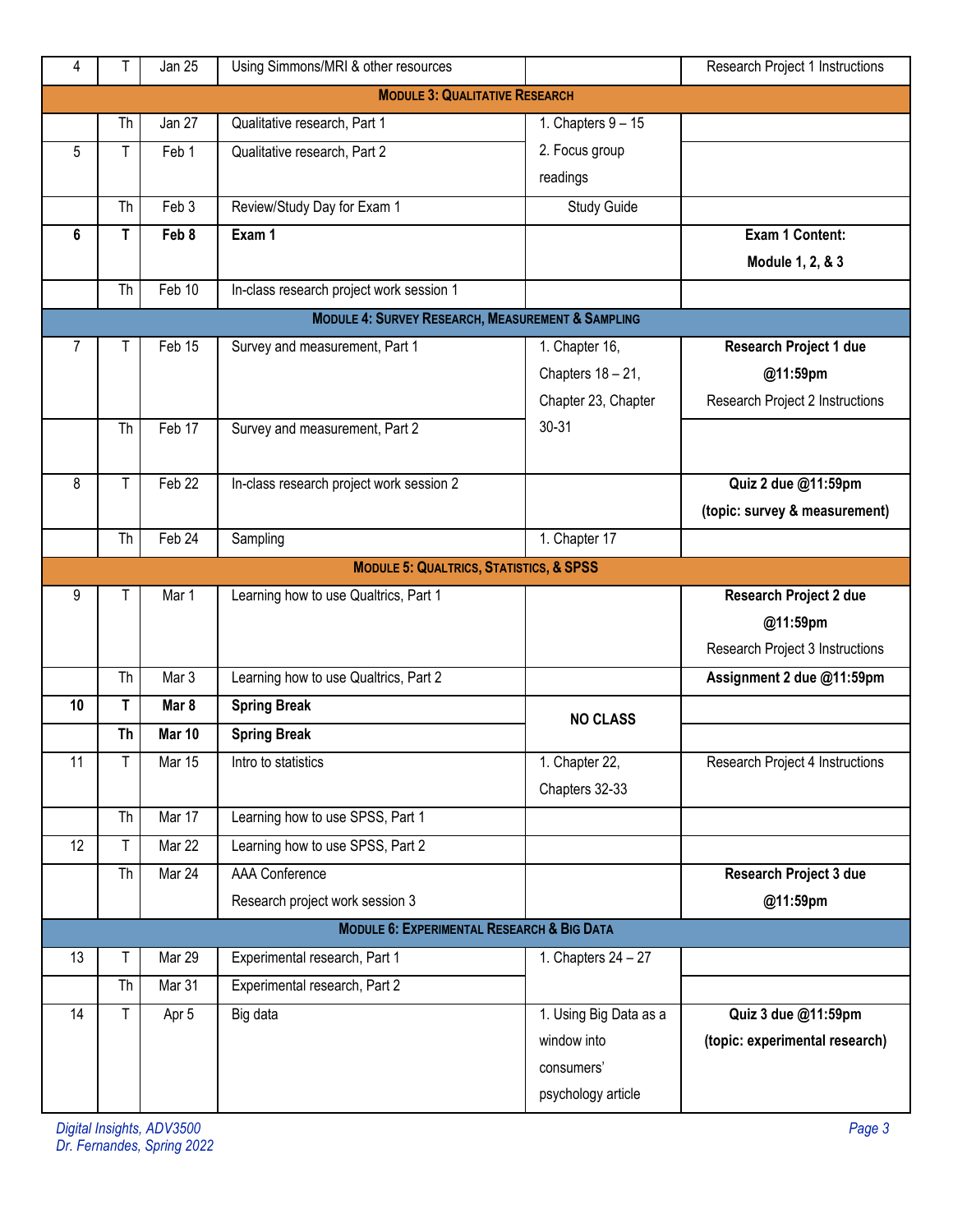|    | Th | Apr 7  | In-class research project work session 4 |             |                               |
|----|----|--------|------------------------------------------|-------------|-------------------------------|
| 15 |    | Apr 12 | Wrap-up/Q&A                              |             | <b>Research Project 4 due</b> |
|    |    |        |                                          |             | @11:59pm                      |
|    | Th | Apr 14 | Review/Study day for Exam 2              | Study Guide |                               |
| 16 |    | Apr 19 | Exam 2                                   |             | Exam 2 Content:               |
|    |    |        |                                          |             | Modules 4, 5, & 6             |

## **ATTENDANCE AND MAKE-UP POLICY**

*Attendance Policy:* Attendance will be taken each class. If you miss a class, you are responsible for getting class materials and finding out about in-class announcements. It is your responsibility to contact the instructor about what was discussed in class when you were absent. You may have two unexcused absences with no penalty to your grade. Absences will be considered unexcused unless (a) you speak with the instructor BEFORE the absence and provide justification and/or documentation, or (b) you provide written (e.g. medical, legal, or academic) documentation AFTER the absence (you will have one week to provide the instructor with pertinent documentation).

*Make-up Policy:* If you miss an exam or activity without a written excuse provided in advance or documentation after an illness or other emergency, you will receive no credit (zero) for that exam/activity. Make-up exams/activities are subject to be in a different format from regular exams/activities and might be worth a different number of points. Acceptable reasons for absence from or failure to participate in class include illness, serious family emergencies, special curricular requirements (e.g., judging trips, field trips, professional conferences), military obligation, severe weather conditions, religious holidays, and participation in official university activities such as music performances, athletic competition, or debate. Absences from class for court-imposed legal obligations (e.g., jury duty or subpoena) must be excused. Other reasons also may be approved at the instructor's discretion.

## **CLASS DEMEANOR**

*Electronic communication:* This class relies on electronic communication. All course materials will be posted on Canvas. Students are required to check for emails and postings at least twice weekly prior to class sessions. It is the student's responsibility to check for messages and postings on Canvas.

*Late work policy:* You need to turn in your assignments and projects on time. Each additional day late will result in 5% off your grade for that assignment.

*Lateness:* Please arrive on time for class. Arriving late to class is EXTREMELY disruptive to the instructor and your classmates. Please be considerate.

*Discussing ideas:* Part of the learning process is sharing different points of view and discussing interesting topics. Therefore, you are encouraged and expected to participate on a regular basis. This means regular attendance is important. In this class, you always have the right to disagree with the instructor or your peers, as long as it is done in a civilized manner. However, respect for the views of the instructor and your classmates are mandatory. I will not accept behavior that makes others in the class feel inferior or uncomfortable.

*Participation:* Class participation is very important - it enhances your learning experience and makes it easier to understand concepts, study for exams, and complete assignments effectively. Make sure you read the assigned materials and be ready to engage in group discussion, to share your ideas, and to ask questions. I strongly encourage questions, comments, and the sharing of ideas as they relate to course material.

*Office hours:* If you have concerns about your performance in the class as the semester progresses, please do not hesitate to talk to me during my office hours. You can also email me to set up an appointment if the office hours do not fit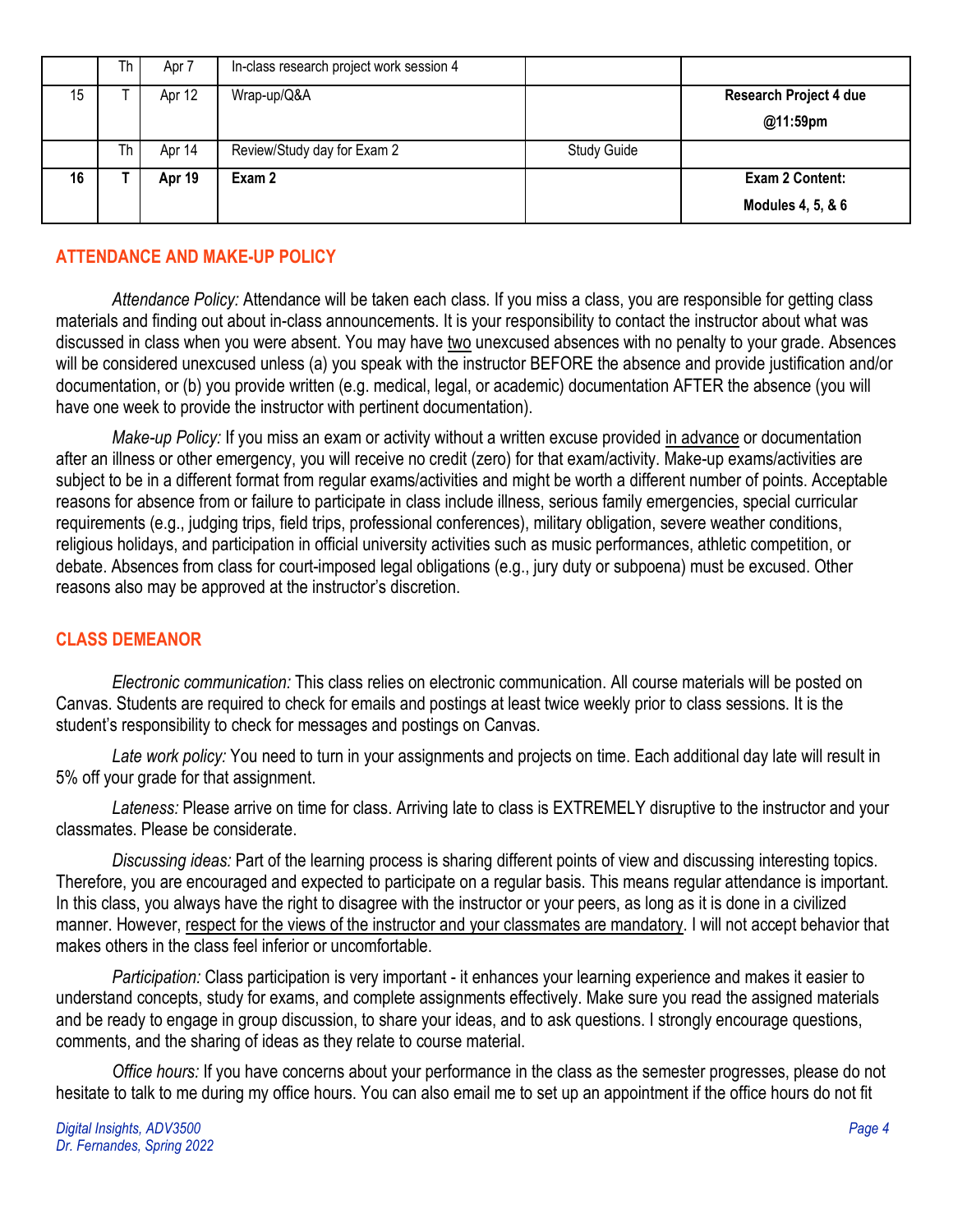into your schedule. Do not wait until the end of the semester to ask for help or to explain unusual circumstances that have affected your grade. At that point, it will be too late.

# **EVALUATION OF GRADES**

| <b>Assignment</b>                  | <b>Points</b> | %     |
|------------------------------------|---------------|-------|
| Exams                              | 120           | 30    |
| Exam 1                             | 60            | 15    |
| Exam 2                             | 60            | 15    |
| Quizzes                            | 30            | 7.5   |
| Quiz 1                             | 10            | 2.5   |
| Quiz 2                             | 10            | 2.5   |
| Quiz 3                             | 10            | 2.5   |
| <b>Research Projects</b>           | 185           | 46.25 |
| Project 1: Focus Group Design      | 50            | 12.5  |
| Project 2: Survey Design           | 40            | 10    |
| <b>Project 3: Qualtrics Survey</b> | 35            | 8.75  |
| Project 4: Data Analysis Report    | 60            | 15    |
| Assignments                        | 40            | 10    |
| Assignment 1                       | 20            | 5     |
| Assignment 2                       | 20            | 5     |
| Attendance                         | 15            | 3.75  |
| Participation                      | 10            | 2.5   |
| Total                              | 400 points    | 100%  |

Students are expected to prepare thoroughly for class by reading assigned materials prior to class, to participate actively in class discussions, and to complete the assigned tasks. These activities should be completed on time and in a professional manner. The final grade is computed as follows:

- a) *Exams (120 points):* The course will include two in-class closed-book exams. Each exam is worth 60 points towards the student's final grade in the course. The exams will cover material from the textbook, class discussions and presentations, and any other additional material used in class. The format of the exams will consist of multiplechoice and true-false questions. The exams are not cumulative. A study guide will be posted online. Make-up exams will not be given unless extenuating circumstances are present and documentation is provided. If that rare case should occur, the make-up exam will be administered at the instructor's discretion.
- b) *Quizzes (30 points):* Three online quizzes will be given during the semester. Each quiz is worth 10 points. They aim to help you understand the research concepts covered by class lectures. The format of the quizzes will consist of multiple-choice and true-false questions. Quizzes will be timed to 20 minutes. Each student will have two attempts to take the quiz, where the highest score will be kept. Make-up quizzes will not be given unless extenuating circumstances are present and documentation is provided. If that rare case should occur, the make-up quiz will be administered at the instructor's discretion.
- c) *Research Projects (185 points):* You will work in a group (3-4 members) throughout the semester in four research projects: 1) Focus Group Design (Project 1 – 50 points), 2) Survey Design (Project 2 – 40 points), 3) Qualtrics Survey (Project 3 – 35 points), and 4) Data Analysis (Project 4 – 60 points). Students will choose one of three brands (TBA) to work with during the semester. All sections of the research project will be submitted via Canvas. The purpose of the research projects is to deepen book-learning by putting it into practice. Additional details about these projects will be given as the semester progresses.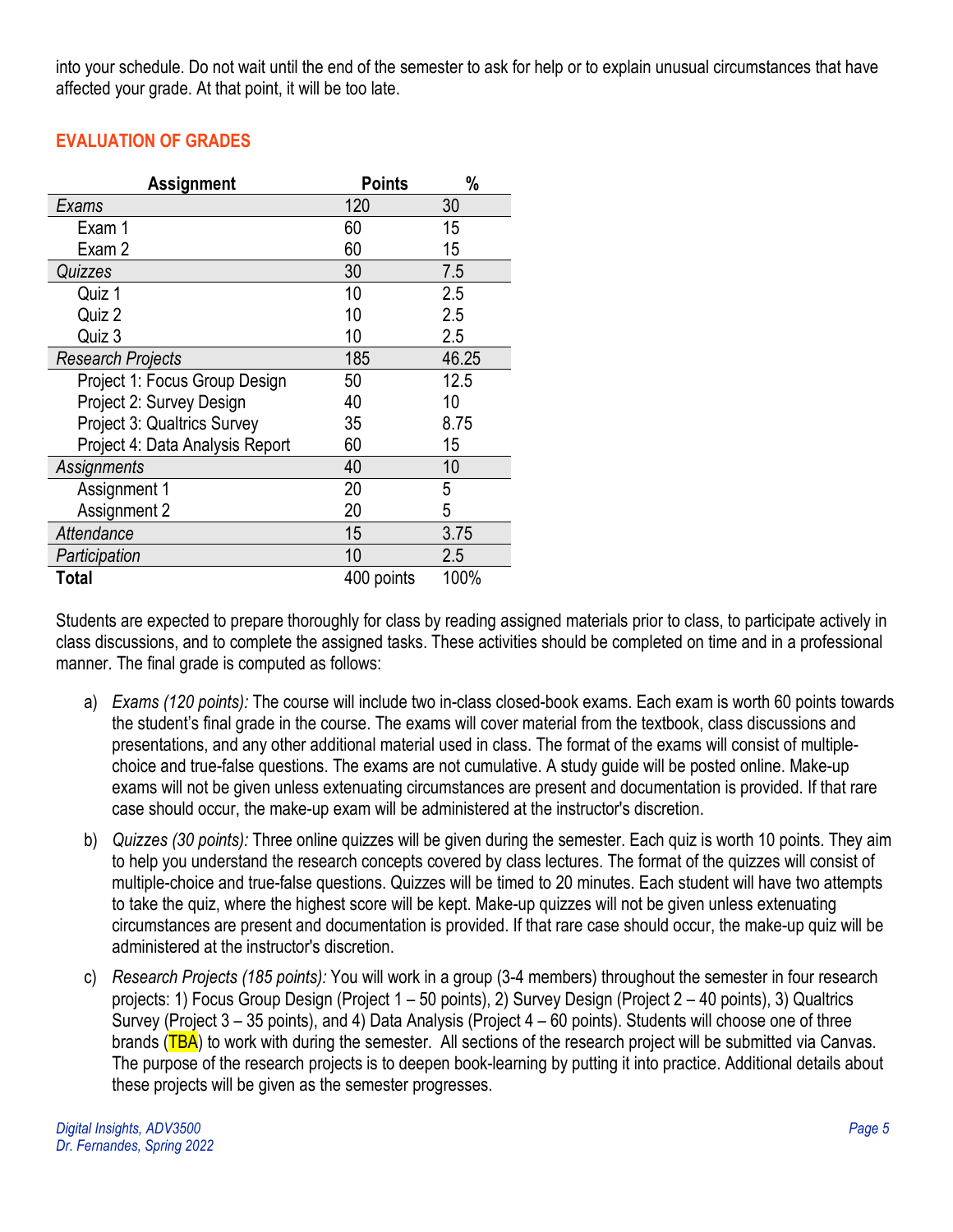- d) *Assignments (40 points):* Two assignments will be assigned throughout the semester to help you engage with the content, as well as apply the concepts learned. Assignments should be submitted via Canvas.
- e) *Attendance (15 points):* Please refer to the Attendance Policy section of this syllabus.
- f) *Participation (10 points):* Please refer to the Class Demeanor section of this syllabus.
- g) *In-class Activities:* There will be several in-class activities throughout the semester. These activities will not have grades but may count toward your participation grade. Keep in mind that there are no make-ups for these activities as they will be completed in class.

# **GRADING POLICY**

| <b>Points Required</b> | $\frac{0}{0}$ | <b>Letter Grade</b> | <b>Grade Points</b> |
|------------------------|---------------|---------------------|---------------------|
| 376                    | 94            | A                   | 4.00                |
| 360                    | 90            | А-                  | 3.67                |
| 348                    | 87            | B+                  | 3.33                |
| 336                    | 84            | B                   | 3.00                |
| 320                    | 80            | B-                  | 2.67                |
| 308                    | 77            | C+                  | 2.33                |
| 296                    | 74            | С                   | 2.00                |
| 282                    | 70            | C-                  | 1.67                |
| 268                    | 67            | D+                  | 1.33                |
| 256                    | 64            | D                   | 1.00                |
| 244                    | 61            | D-                  | 0.67                |
| < 244                  |               | Е                   | 0.00                |

**Note:** There will be no rounding up of grades. For example, if you got a total of 359.50 points, you would receive a B+, not an A-. If you got a total of 319.80, you would receive a C+, not a B-, and so forth. Complains or questions about grades should be done in writing within one week of receiving the grade. More information on grades and grading policies is here: <https://catalog.ufl/ugrad/current/regulations/info/grades.aspx>

## **STUDENTS REQUIRING ACCOMMODATIONS**

Students with disabilities requesting accommodations should first register with the Disability Resource Center (352-392- 8565, www.dso.ufl.edu/drc/) by providing appropriate documentation. Once registered, students will receive an accommodation letter which must be presented to the instructor when requesting accommodation. Students with disabilities should follow this procedure as early as possible in the semester.

## **COURSE EVALUATION**

Students are expected to provide feedback on the quality of instruction in this course by completing online evaluations at [https://evaluations.ufl.edu.](https://evaluations.ufl.edu/) Evaluations are typically open during the last two or three weeks of the semester, but students will be given specific times when they are open. Summary results of these assessments are available to students at [https://evaluations.ufl.edu/results.](https://evaluations.ufl.edu/results)

## **UNIVERSITY HONESTY POLICY**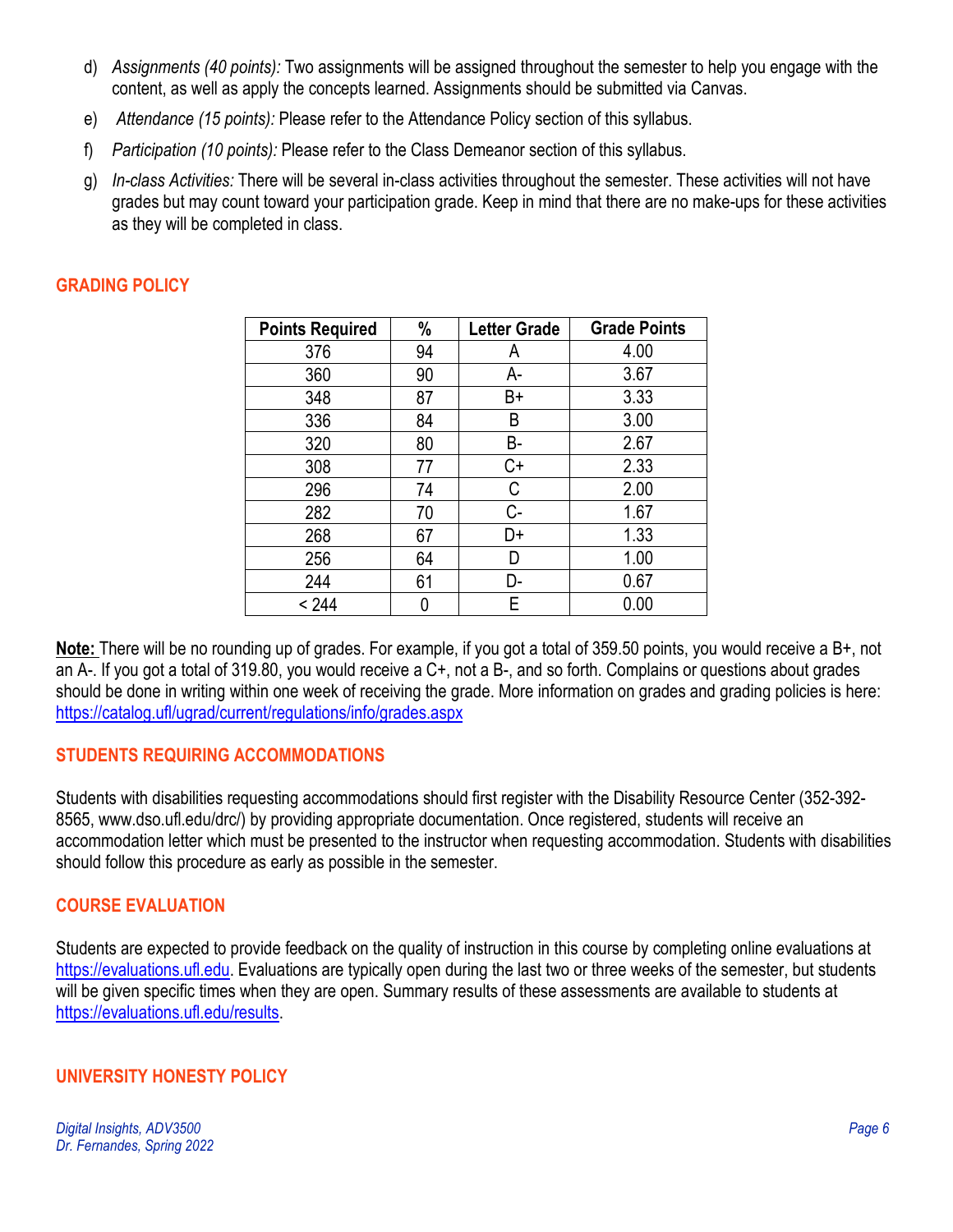UF students are bound by The Honor Pledge which states, "We, the members of the University of Florida community, pledge to hold ourselves and our peers to the highest standards of honor and integrity by abiding by the Honor Code. On all work submitted for credit by students at the University of Florida, the following pledge is either required or implied: "On my honor, I have neither given nor received unauthorized aid in doing this assignment." The Honor Code (https://www.dso.ufl.edu/sccr/process/studentconduct-honor-code/) specifies a number of behaviors that are in violation of this code and the possible sanctions. Furthermore, you are obligated to report any condition that facilitates academic misconduct to appropriate personnel. If you have any questions or concerns, please consult with the instructor or TAs in this class.

## **RELIGIOUS HOLY DAYS POLICY**

At the University of Florida, students and faculty work together to allow students the opportunity to observe the holy days of their faith. A student should inform the faculty member of the religious observances of their faith that will conflict with class attendance, with tests or examinations, or with other class activities prior to the class or occurrence of that test or activity. The faculty member is then obligated to accommodate that particular student's religious observances. Because students represent a myriad of cultures and many faiths, the University of Florida is not able to assure that scheduled academic activities do not conflict with the holy days of all religious groups. Accordingly, individual students should make their need for an excused absence known in advance of the scheduled activities.

The Florida Board of Education and state law govern university policy regarding observance of religious holidays.

The following guidelines apply:

- Students, upon prior notification to their instructors, shall be excused from class or other scheduled academic activity to observe a religious holy day of their faith.
- Students shall be permitted a reasonable amount of time to make up the material or activities covered in their absence.
- Students shall not be penalized due to absence from class or other scheduled academic activity because of religious observances.

## **IN-CLASS RECORDING POLICY**

Students are allowed to record video or audio of class lectures. However, the purposes for which these recordings may be used are strictly controlled. The only allowable purposes are (1) for personal educational use, (2) in connection with a complaint to the university, or (3) as evidence in, or in preparation for, a criminal or civil proceeding. All other purposes are prohibited. Specifically, students may not publish recorded lectures without the written consent of the instructor. A "class lecture" is an educational presentation intended to inform or teach enrolled students about a particular subject, including any instructor-led discussions that form part of the presentation, and delivered by any instructor hired or appointed by the University, or by a guest instructor, as part of a University of Florida course.

A class lecture does not include lab sessions, student presentations, clinical presentations such as patient history, academic exercises involving solely student participation, assessments (quizzes, tests, exams), field trips, private conversations between students in the class or between a student and the faculty or lecturer during a class session.

Publication without permission of the instructor is prohibited. To "publish" means to share, transmit, circulate, distribute, or provide access to a recording, regardless of format or medium, to another person (or persons), including but not limited to another student within the same class section. Additionally, a recording, or transcript of a recording, is considered published if it is posted on or uploaded to, in whole or in part, any media platform, including but not limited to social media, book,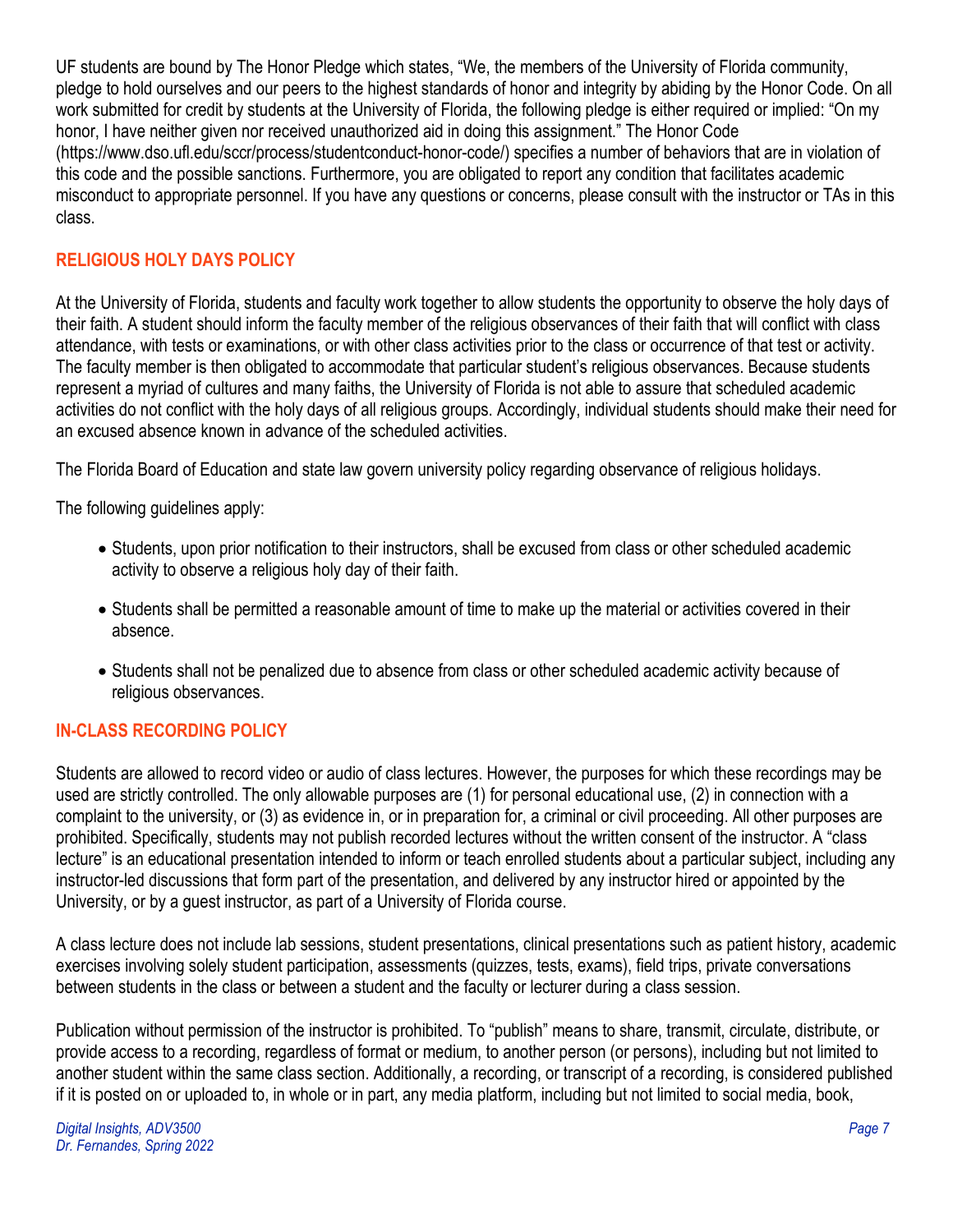magazine, newspaper, leaflet, or third party note/tutoring services. A student who publishes a recording without written consent may be subject to a civil cause of action instituted by a person injured by the publication and/or discipline under UF Regulation 4.040 Student Honor Code and Student Conduct Code.

## **SOFTWARE USE**

All faculty, staff, and students of the University are required and expected to obey the laws and legal agreements governing software use. Failure to do so can lead to monetary damages and/or criminal penalties for the individual violator. Because such violations are also against University policies and rules, disciplinary action will be taken as appropriate. We, the members of the University of Florida community, pledge to uphold ourselves and our peers to the highest standards of honesty and integrity.

## **STUDENT PRIVACY**

There are federal laws protecting your privacy with regards to grades earned in courses and on individual assignments. For more information, please see: <http://registrar.ufl.edu/catalog0910/policies/regulationferpa.html>

## **CAMPUS RESOURCES**

#### *Health and Wellness*

#### **U Matter, We Care:**

If you or a friend is in distress, please contact umatter@ufl.edu or 352 392-1575 so that a team member can reach out to the student.

**Counseling and Wellness Center:** [http://www.counseling.ufl.edu/cwc,](http://www.counseling.ufl.edu/cwc) and 392-1575; and the University Police Department: 392-1111 or 9-1-1 for emergencies.

## **Sexual Assault Recovery Services (SARS)**

Student Health Care Center, 392-1161.

**University Police Department** at 392-1111 (or 9-1-1 for emergencies), or [http://www.police.ufl.edu/.](http://www.police.ufl.edu/)

*Academic Resources*

**E-learning technical support**, 352-392-4357 (select option 2) or e-mail to Learning-support@ufl.edu. [https://lss.at.ufl.edu/help.shtml.](https://lss.at.ufl.edu/help.shtml)

**Career Resource Center**, Reitz Union, 392-1601. Career assistance and counseling. [https://www.crc.ufl.edu/.](https://www.crc.ufl.edu/)

**Library Support**, [http://cms.uflib.ufl.edu/ask.](http://cms.uflib.ufl.edu/ask) Various ways to receive assistance with respect to using the libraries or finding resources.

**Teaching Center**, Broward Hall, 392-2010 or 392-6420. General study skills and tutoring. [https://teachingcenter.ufl.edu/.](https://teachingcenter.ufl.edu/)

**Writing Studio, 302 Tigert Hall***,* 846-1138. Help brainstorming, formatting, and writing papers. [https://writing.ufl.edu/writing-studio/.](https://writing.ufl.edu/writing-studio/)